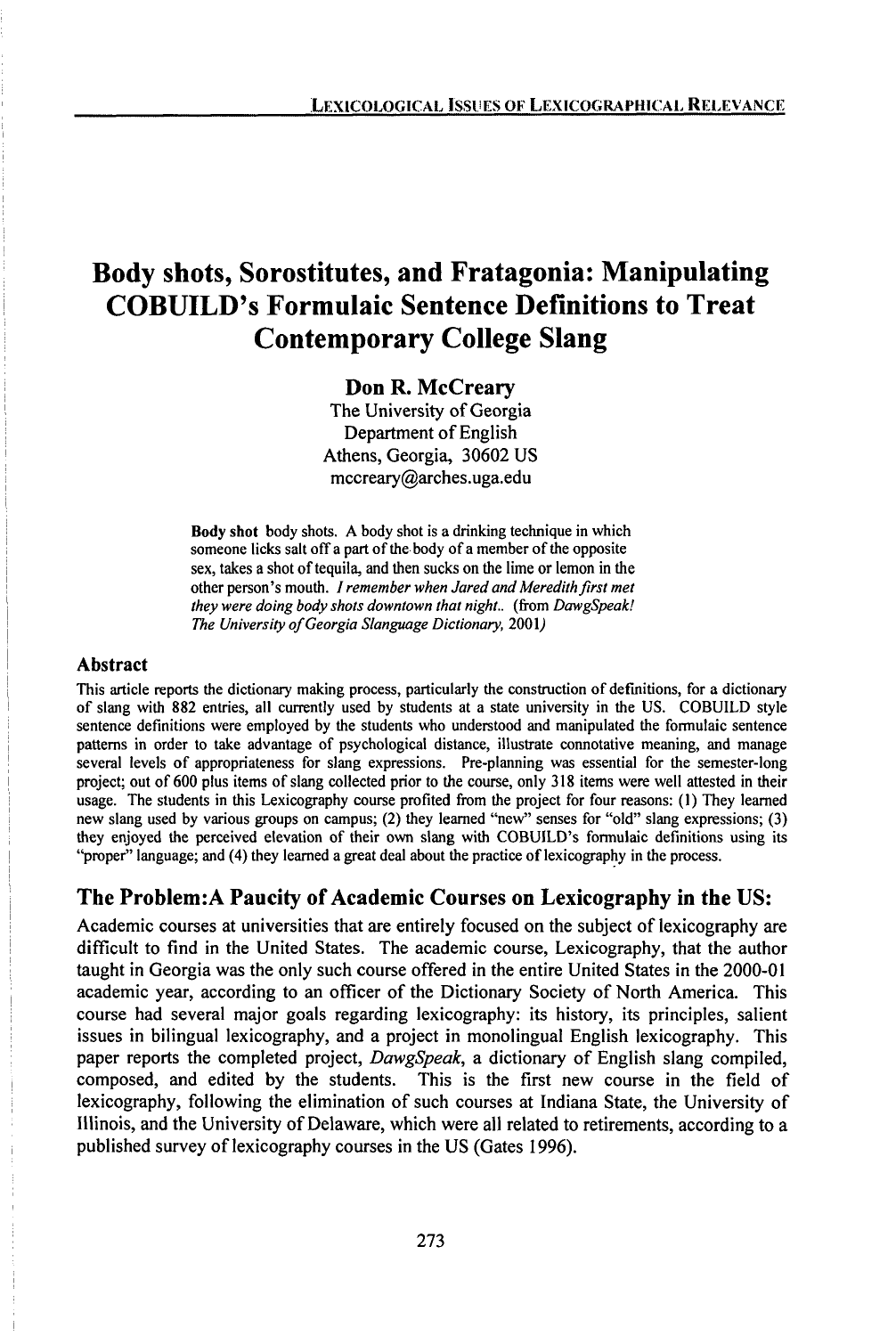#### **The Enrollment Problem: Who Would Attend This Course?**

Lexicography was taught as a semester long course at the University of Georgia, a state university with 32,000 students, in the spring semester, 2001. In a comprehensive university as large as the University of Georgia, students could reasonably be expected to enroll in various specialized courses, even one as replete with drudgery (!) and as esoteric as lexicography. The dictionary project, titled *DawgSpeak,* was written by a class of 20 enrolled students, which had both native Georgians (14) and other southeasterners (4), and two students from Asia.<sup>1</sup> The class of 12 females and 8 males was mainly an undergraduate class with  $14$  students who were  $19-21$  years of age and 6 graduate students who were in their mid-20's. The class constructed the definitions and examples using the most up-to-date techniques: ordering definitions by their frequency of use on campus, defining all of the expressions with complete sentences, and matching each example sentence to each full sentence definition in the manner of COBUILD entries to precisely illustrate the nuance of the word in context. This was accomplished with "an inventory of strategies that look remarkably similar to ordinary English prose." (Hanks 1987:117)

#### **The Harmless Drudge Problem: The Boredom of Feckless Youth**

The professors who were interested in this course knew when it was approved  $2$  that we wanted to have the class learn about the processes of dictionary construction by actually working on a substantive dictionary project. The knowledge that this author felt they should learn included the techniques of defining lexical items, the use of corpora for the compilation of the entry words and for the selection of examples, the inclusion of etymology, and the consideration of the usefumess of grammar and pronunciation notation. After the author learned that the course would be mainly populated by undergraduates, whose interests are typically youthful and contemporary, <sup>I</sup> decided to choose slang as the focus ofthe dictionary project. This proved to be a well founded and educationally sound choice, and relates to the subhead above, "boredom of feckless youth," which refers to the lack of focus and the short attention span of the MTV generation.

Using their own slang as the source for the entry words did wonders in terms of their motivation and interest level. Three factors raised their attention level as a class. First, they learned new lexicon, new slang terms that they did not know, from other groups on campus that they did not belong to, such as fraternities, sororities, and rappers (and not only African-Americans, but also white rappers, too). Three examples taken from the 882 entries that illustrate these sources *arefratagonia, sorostitute,* and *mackdaddy,* respectively.

> **Fratagonia.** If someone says they are wearing fratagonia, then they are referring to a term given to the clothing brand Patagonia due to its overwhelming use by members of fraternities. *Jerry appeared sporting hisfratagonia outfit.*

> **Sorostitute** sorostitutes A sorostitute is a sorority member that acts in a less than proper sexual manner. *The dress code for a sorostitute requires tight black pants and a low cut v-neck.*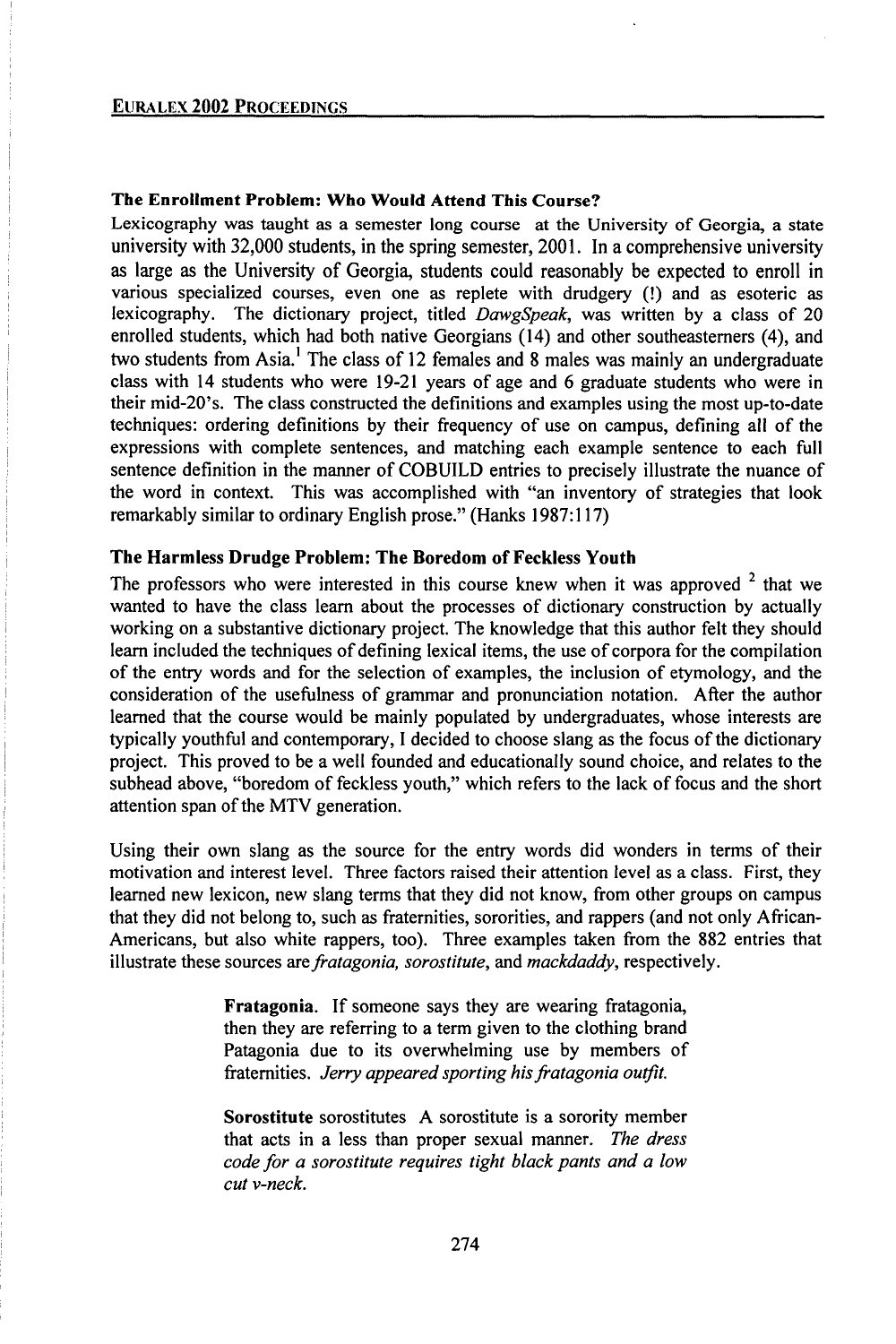**Mackdaddy** When you call someone the mackdaddy of some activity, you mean he is able to do it better than almost anyone else could. *Brian is the mackdaddy ofslang.*

Second, they learned that some words, previously thought to have one clear meaning, actually had as many as five meanings among the various social groups on campus. For example, "bitch," was thought by some students to have one basic meaning referring to a female who is disliked, but actual use on campus delineated the entry for the noun into five meanings, in addition to the verb, 'bitch.' These five, given below, are ordered by frequency of use on campus, according to the students in class.

> **Bitch,** bitches <sup>1</sup> Ifyou call a girl a bitch, you mean that you do not like her or the way she acts. It is a term of abuse. *That bitch has been flirting with my boyfriend all night. 2* If a boy calls a girl his bitch, he means that she is his girlfriend. *Johnsaid, "Don'tworry. Mybitchwillcleanup the apartment before the party."* 3 If you call something a bitch, you mean that it is extremely unpleasant or disagreeable. *That test was such a bitch.* 4 Bitch is sometimes used as a term of address between friends. *John* said, "Yo, bitch, whassup?!" 5 If a girl calls her boyfriend her bitch, then he does what she tells him to do. *Look at my bitch wash my car.*

> **Bitch,** bitching, bitches, bitched. <sup>1</sup> When someone bitches, they curse or complain about something. / *had to break up with my last boyfriend because all he did was bitch and moan.*

The third motivational factor was the elevation of slang from the students' point of view. This elevation in formality occurred, according to the students, with the standardization and formality of the formulaic sentence definitions that they learned from classroom practice sessions and from an article (Hanks 1987) describing sentence definitions and the other advances in COBUILD. This was a humorous experience for them, and it increased their motivation to compile and define even more slang expressions.

## Preplanning for the Lexicography Course

Since an actual dictionary project takes years and years, even decades, for some dictionaries, and the class would have only 15 weeks from January through April, I knew that the students would need a head start on the lexicon, the entry word list. Thus, in the fall semester, 2000, in my *Introduction to the English Language* course, an historical treatment of English in all its varieties, I asked the 33 students in that class to collect at least 20 words each that they thought were slang, especially local college slang. Out of this collection of nearly 600 items, we were able to glean 318 well attested lexical items. This entry word list was used to jumpstart the compiling and writing process in January, 2001. The students in the Lexicography class collected an additional 442 items, which were supplemented with 122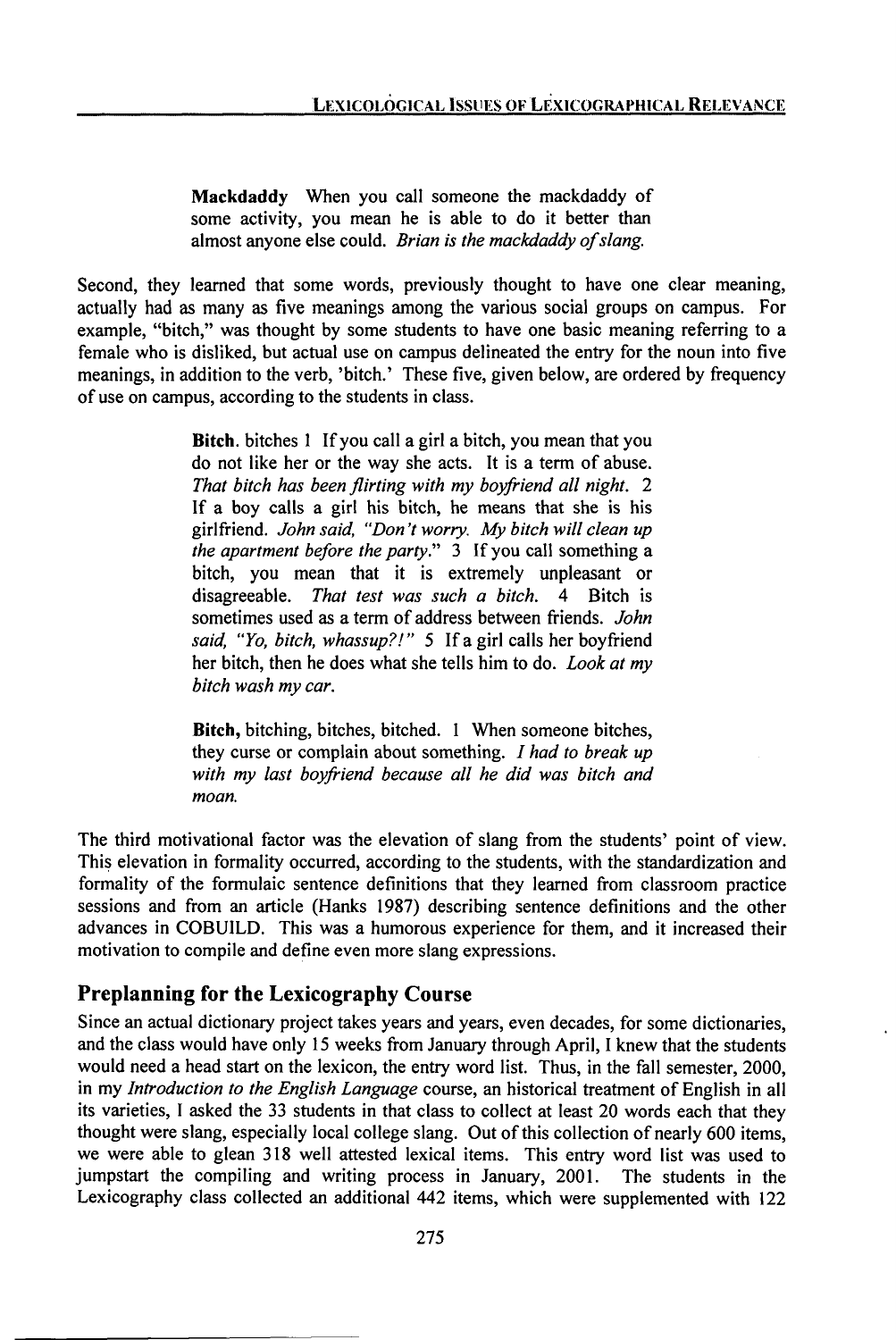lexical items from a first year essay writing class. Thus, the dictionary, *"Dawg speak! The University ofGeorgia Slanguage Dictionary,"* has 882 entry words defined and exemplified, many with run-ons containing colloquial expressions using the slang item. An example of this, the entry for *mack,* both verb and noun, follows:

> **Mack** macks macked macking. <sup>1</sup> If a guy macks on a girl, he flirts with her to the point of embarrassing himself. *Jimmy was trying to mack on two girls at once! 2* if someone macks something that means they are stealing something. *He macked 4 CD's from the music store*. 3 If someone gets their mack on someone, that means he or she is having sex with that person. *I was all getting my macks on with her.* <sup>3</sup> (Note the classification of this phrasal verb as a verb.)

> **Mack** macks If you call someone a mack, you mean they are a ladies' man. "/ *love the ladies and they love me right back. Now who 's the Mack? " Ice T.*

# The Use of COBUILD Style Sentence Definitions to Create a Sense of **Distance**

The COBUILD style sentence definitions gave the students choices that were used to create a sense of distance for the reader. This distance is related to the notion of psychological distance in the Acculturation Model, a theory of second language acquisition (Schumann 1978). The need to create psychological distance for the reader is often necessary when defining slang because the terms are occasionally offensive and often pejorative in nature. These choices, which the students made good use of, were especially valuable for pejorative expressions, such as the following:

> **Ghetto bootie** ghetto booties If a girl has a ghetto bootie, then she has a large rear end. *Lee always dated girls with a ghetto bootie.*

The less preferred option for this, using the sentence definition format, is "if *vou* have a ghetto bootie, then *you* have a large rear end." This would have been inappropriate and offensive to a number of readers. In the guidelines given by Hanks, he notes: "For actions that are the object of social disapprobation, even mild disapprobation, the variation 'If<br>someone constant of 'If you constant and the variant of the someone constant of 'If you constant was occasionally used." (Hanks 1987 someone...' instead of 'If you...' was occasionally used." (Hanks  $1987:126$ ) appropriate choice was also made by the students in the definition for *ilheater, "* in the following:

> **Heater** If someone has to take a heater, then they need to defecate. / *went into the women 's restroom accidentally at the baseball game and took a heater.*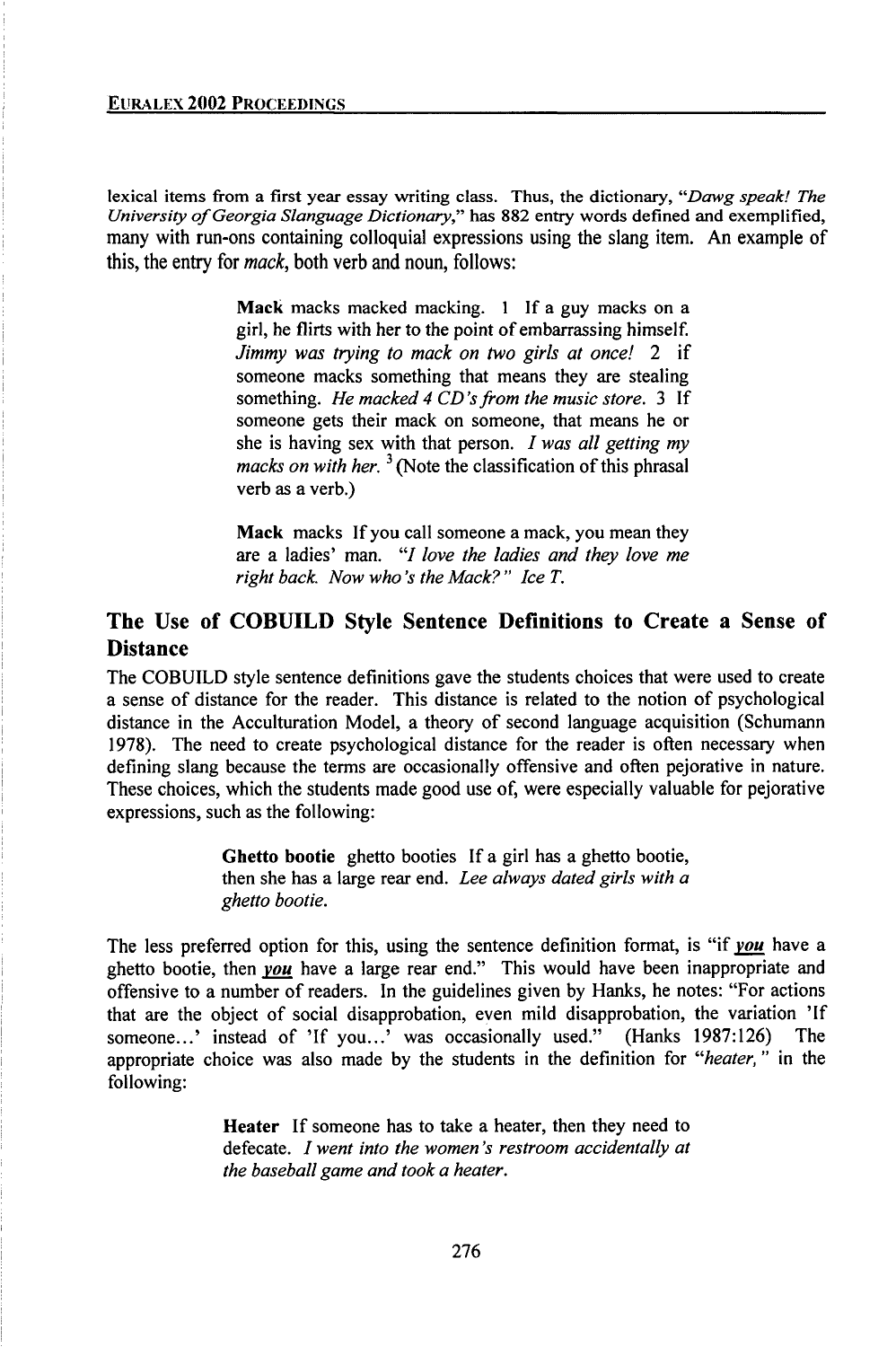In these two examples, the use of you was not preferred, due to the sensitive nature of the slang expression. In this definition, we can also see the manner in which selectional restrictions are easily illustrated, in this case with *take a heater* in the entry and *took a heater* in the example. For less offensive terms, the pronoun *'you'* was preferred, as in the following:

> **Marinating** If you are marinating, you are at home drinking, unless there is something else to do. This originates from cooking meat. You let meat marinate in something before you cook it. *We were marinating at Todd's apartment.*

The use of a very offensive pejorative called for a formula that put more psychological distance between the reader and the meaning. This called for the use of 'someone' and 'they,' following Hanks' guideline noted above. An example follows:

> **Scrump** scrumps If someone scrumps, then they are having sex. *Did you guys scrump last night?* (NB- The student definers determined that the -ing and -ed forms did not exist.)

In these entries, the indefinite pronoun'someone' followed by the pronoun 'they' was generally used if the subject of the entry could be of either sex. If the subject was genderspecific, then the terms 'female' or 'male/guy' were preferred, as in the following:

> **Skanky** If a female is called skanky, she is someone who dresses and acts in a less than proper manner. *Jennifer is so skanky; she has beenpawing over Bill andJeffall night.*

For certain pejoratives, the frequency of use and familiarity with the offensive term led the students to collocate the phrase, 'ifyou call' with the noun 'female' and the pronoun 'they' in the sentence formula. This occurred with the pejorative term *hoe:*

> **Hoe** hoes (also ho, hizo) If you call a female a hoe, then you are saying that they are a slut or that they act in a slutty manner. *That girl talking with my boyfriend is such a hoe.*

The students argued for this use of 'female' and the use of the phrase 'if you call' because the use *ofhoe* (from whore) is relatively frequent among the young women in this university, nearly as frequent as the use of *bitch;* however, it is much more negative than *bitch.* Note that the entry for *bitch* in section 3 begins, 'Ifyou call a girl a bitch,' rather than 'call a female.' This illustrates the apparently shared sense that, even though *hoe* is relatively frequent, it has lost none of its shock value. The lexicographical point is that a set number of sentence formulas with several personal pronoun and indefinite pronoun options provides students with enough freedom of choice to accurately portray the sense of the word and its level of appropriateness in their social groups. To sum up, the advantage of the COBUILD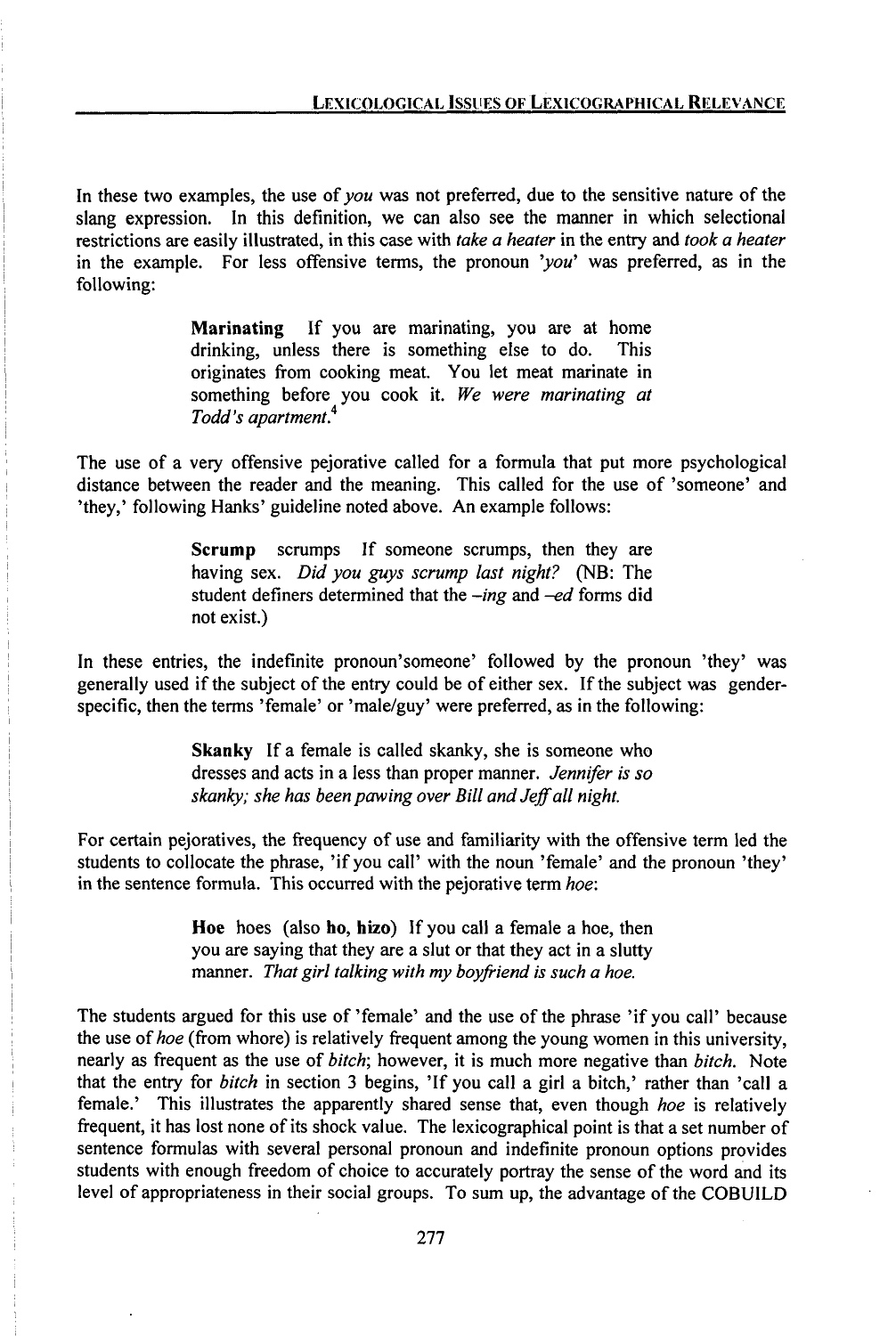style sentence definitions is that the definers of the entry words, in this case college students, have an array of choices, which allows them to consider how intimate or distant the sense should appropriately be from the reader of the definition. Hanks highlights this notion as integral to the success of COBUILD at explaining entries:

f,

The basis of choice has its roots in the notion of typicality... when we ask how the word is typically used, rather than how it might possibly be used, we can generally discover a relatively small number of distinct patterns, which may be used as a basis for explanations.... (Hanks 1987: 121)

### Conclusion

This class project was a notable success and received a remarkable amount of attention from the media in the US, as evidenced by an article on *DawgSpeak* in the highly respected journal, *The Chronicle of Higher Education*, and a good number of local newspapers, among them, the *Athens Banner Herald,* the *Macon Telegraph,* the *Columbus Enquirer Ledger, The Red and Black,* and a lengthier, illustrated article in the *Atlanta Journal-Constitution.* The author's live interview about *DawgSpeak* on the AP (Associated Press) Radio Network on May 4, 2001 was broadcast the evening of the 4<sup>th</sup> and on Saturday, the 5<sup>th</sup> nationwide. The spotlight from the press constitutes far more attention than any other class project in the university in recent memory. This course, Lexicography, is one step in the process of replacing the courses terminated during the 1990's in the US, as noted by Gates (1997). If plans go according to schedule, the University of Georgia will offer this course each and every year for the foreseeable future. The students in the lexicography project, *DawgSpeak,* learned a great deal about lexicography during the course of the project and it is easy to foresee the continuation of this success.

### End Notes

1. The two Asian students, one Thai and one Korean, did not write sentence definitions; however, they wrote the pronunciation section on "Y'all," and "you all," which provides advice to Americans who are not from the South on how to pronounce this important Southern expression. Some students in class considered this to be an ironic twist of sorts.

2. New courses are not taken lightly by multiply layered administrations in the US. It takes 12 to 18 months to get a new course proposal approved at the University of Georgia. This lexicography course was proposed in 1999 and went through an extensive review process. After 18 months it was included in the course catalog at UGA. Two years after the initial writing of the course proposal, Lexicography was taught for the first time ever at the University of Georgia.

3. The expression, *"get their mack on"* is a phrasal verb and is a formulaic expression. It is analogous to *"getyour drink on,"* (have a drink) and *"getyourgrub on"* (eat some food), which were also discovered in the course of this dictionary project at the University of Georgia. These expressions are preceded by a line from the soul music of the 1960's, "get your groove on,"which is still alive among college students today. The entire expression functions as a verb.

4. This also, incidentally, illustrates the level of culinary knowledge of the 19 year old female who wrote this definition. She felt the need to inform others her age about the origin of the term.